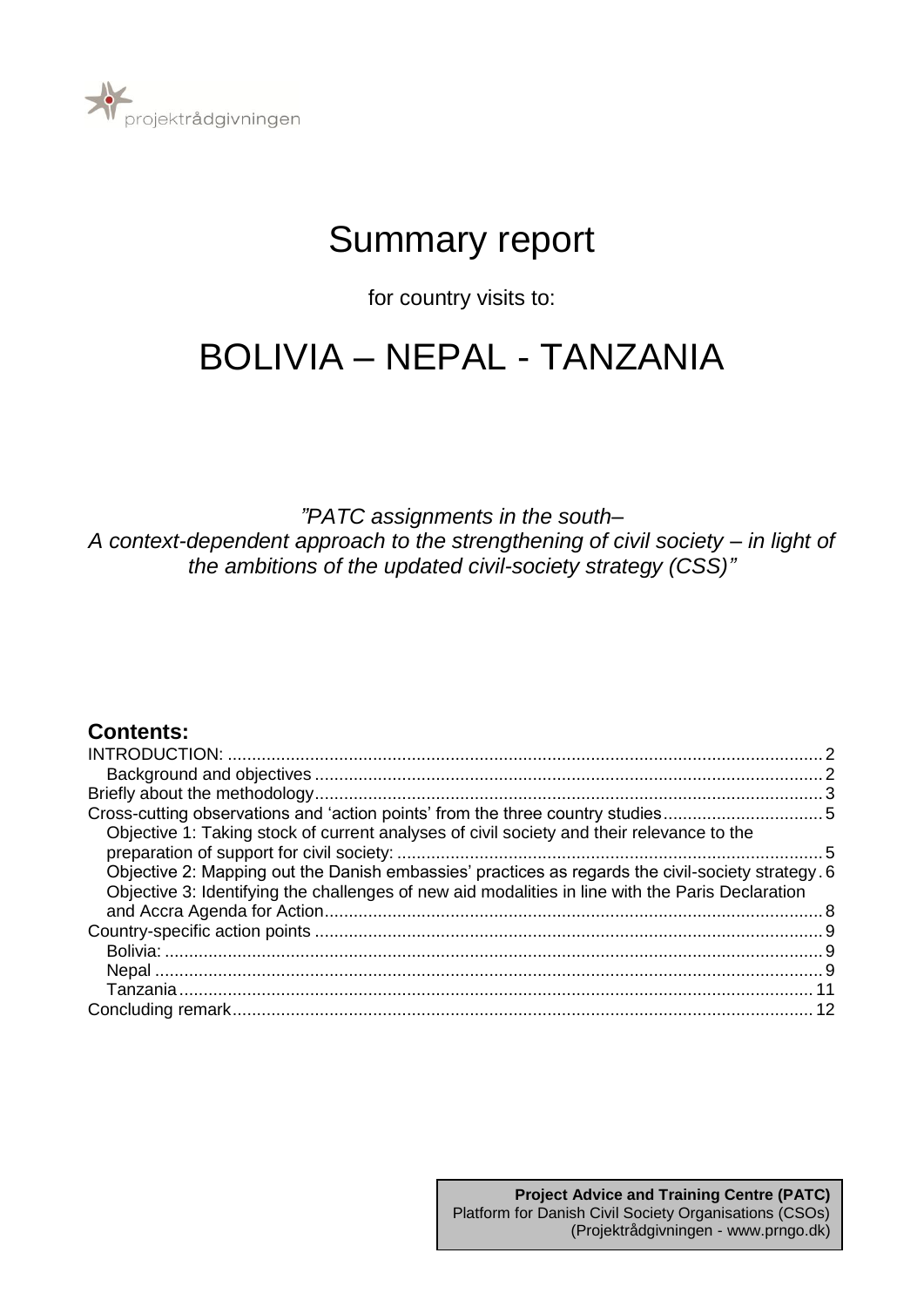## <span id="page-1-0"></span>**INTRODUCTION:**

In the course of 2009, the Project Advice and Training Centre (PATC, *Projektrådgivningen*) has carried out three assignments in the South under the generic heading of : *"ASSIGNMENTS IN THE SOUTH: A context-dependent approach to the strengthening of civil society – in light of the ambitions of the updated civil-society strategy (CSS)."* 

The concept of "assignments in the South" is an innovation built on the centre's long-standing practice of undertaking short learning visits to local partners to Danis CSOs. While the short learning visits concentrate exclusively on dialogue with specific partners and projects, these assignments offer a chance to look beyond specific interventions, focusing on general issues of the "Strategy for Danish Support to Civil Society in Developing Countries" (henceforth "the civil-society strategy", CSS), as well as on closer dialogue with the Danish embassies and with civil society networks in the South. Consequently, in the case of assignments, stays abroad typically last 5-6 weeks, whereas sjort learning visits usually take just 10-14 days.

In combination, the three assignments carried out in the South amount to a pilot experience aimed at assessing the potential and appropriateness of this type of work.

## <span id="page-1-1"></span>*Background and objectives*

Starting from the reality of Danish civil-society organisations (CSOs) and their partners, the overall objective of the pilot experience has been to contribute to identifying ways of designing support for civil society in view of the context at hand and the capacity available in the civil society of each country.

Three objectives have been chosen for the three comparative country studies:

Objective 1:

Taking stock of current analyses of civil society and their relevance to the practical support mechanisms for civil society in the country.

Objective 2:

Mapping out the Danish embassies' practices as regards the implemenmtation of the civil-society strategy.

## Objective 3:

Identifying the challenges of new aid modalities in line with the Paris Declaration and the Accra Agenda for Action.

Three countries have been selected according to three criteria:

- there should be an Asian, African and Latin American country;
- all countries must be engaged in programme cooperation with Danida;
	- one country must be in a fragile situation.

The practical implementation has taken shape through dialogue and consultation at three levels: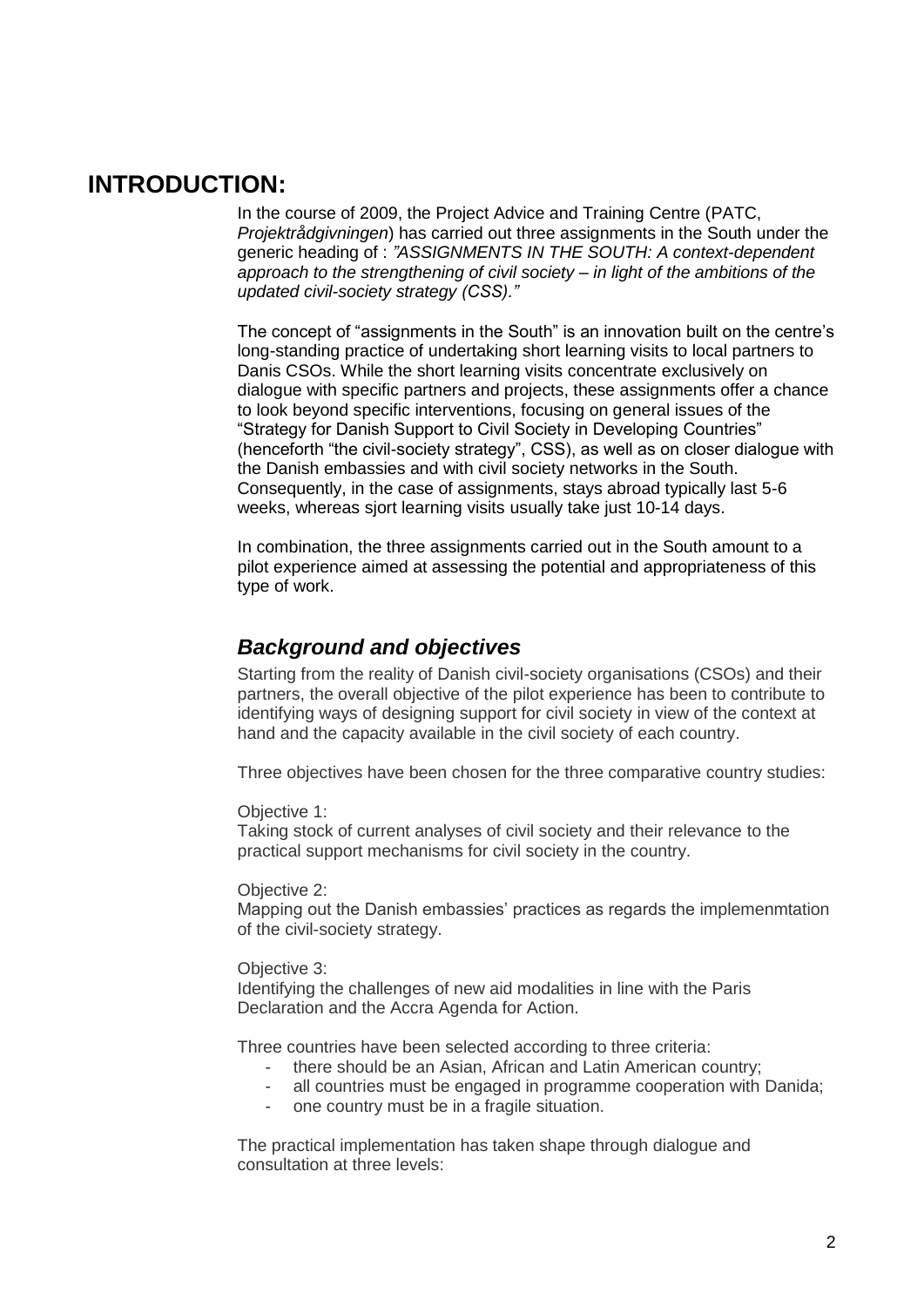- the Danish embassy (and other embassies, if relevant);
- local partners of Danish organisations;
- civil-society networks, organisations involved in capacity-building and/or research in the field of civil society.



## <span id="page-2-0"></span>**Briefly about the methodology**

The assignments in the South are an extension of the Project Advice and Training Centre's tradition of undertaking short visits focused on learning and exchange of views between North and South.

## **The broker role**

Usually, the learning and exchange take place primarily with the Danish CSOs and their local partners. However, this assignment also addresses aspects of the overall framework for civil-society support, and hence on the cooperation and dialogue with the embassies, as well as on the role of the Ministry of Foreign Affairs.

A significant precondition for this approach has been the fact that the Project Advice and Training Centre has *not* been hired to issue recommendations regarding practices of the ministry or embassies. Our preferred role has been that of "the broker", who enters into a dialogue with the parties concerned. To the extent that we have suggested any 'actions', these are primarily concerned with factors under the influence of the Project Advice and Training Centre and its constituency of Danish organisations and their Southern partners.

## **The process**

The model below illustrates the ideal process which we have sought to implement during each of the three trips. Preparations have involved the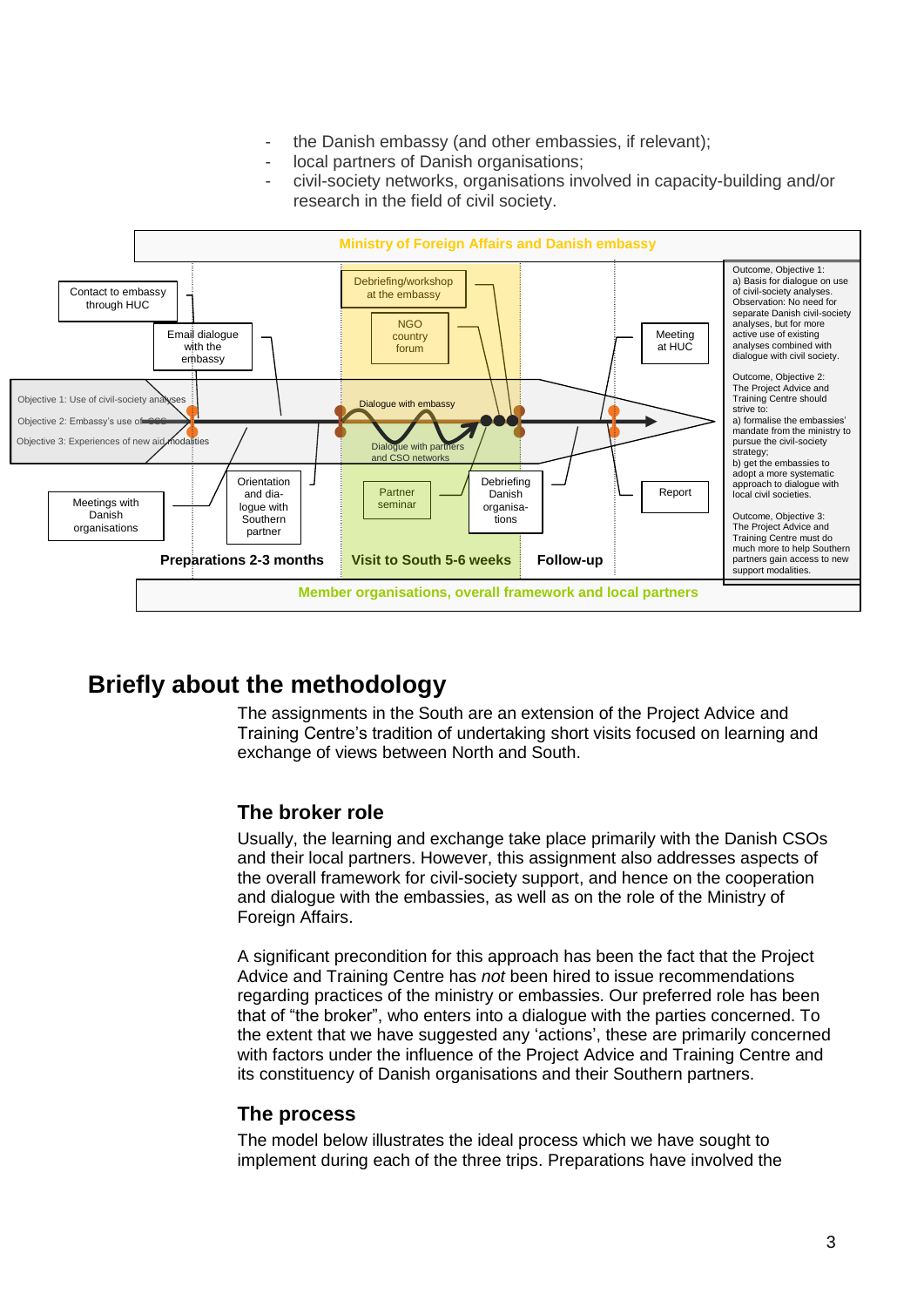Danish Ministry of Foreign Affairs' Office for Humanitarian Assistance, Development Policy and Civil Society (HUC) and the local Danish embassy, on the one hand, and the constituency of Danish and developing-country CSOs, on the other.

Interaction between field visits and meetings at embassies: Each stay of 5-6 weeks in the South was designed as a process of interaction between dialogue with the embassy, local partners and relevant CSO networks in the three countries.

## Timetable:

The three country studies were carried out in January-February '09 (Bolivia), April-May '09 (Nepal) and August-September '09 (Tanzania).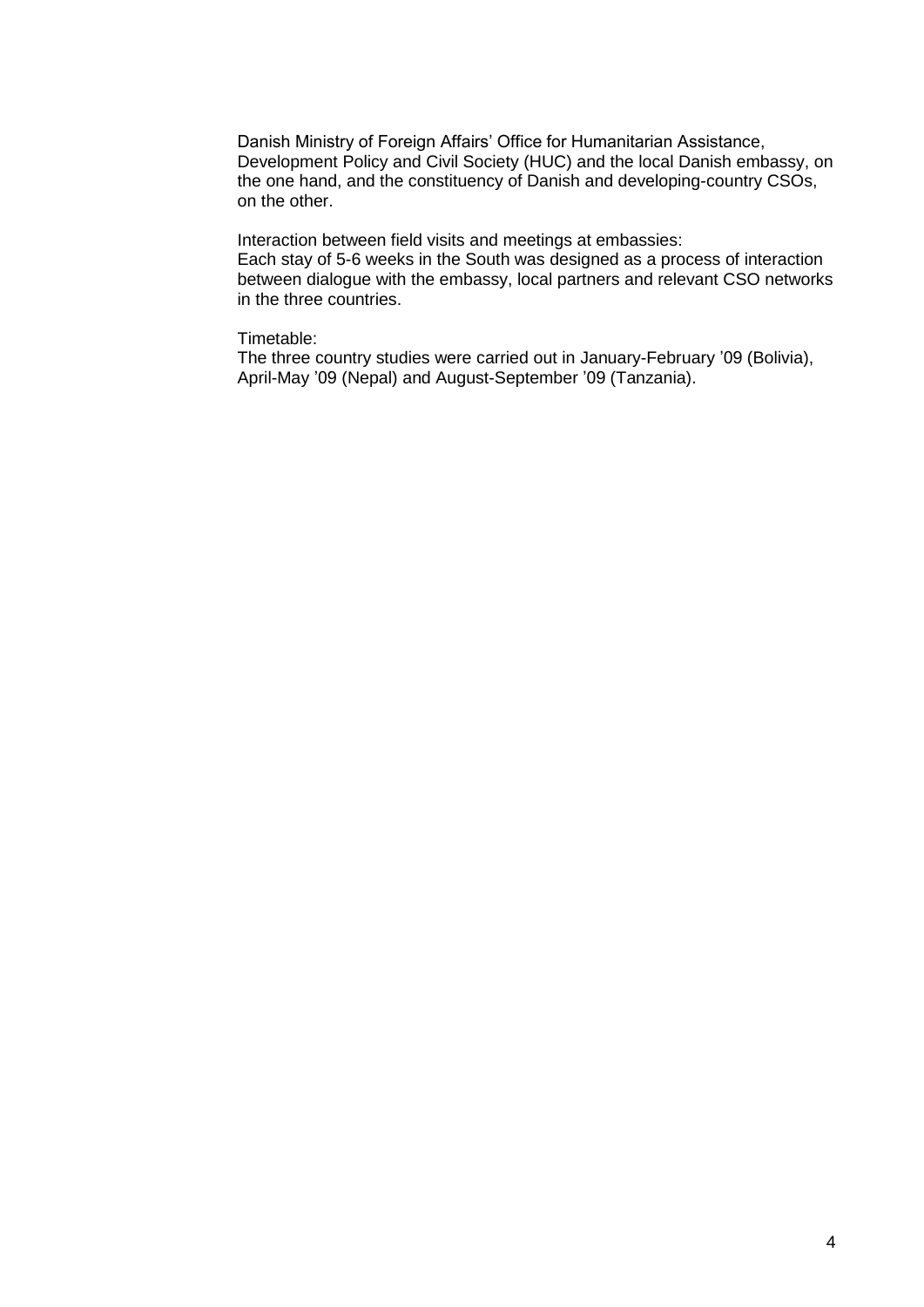## <span id="page-4-0"></span>**Cross-cutting observations and 'action points' from the three country studies**

Against the background of the three country studies, the following cross-cutting observations and action points have been identified.

## <span id="page-4-1"></span>*Objective 1: Taking stock of current analyses of civil society and their relevance to the preparation of support for civil society:*

## 1. **Observation: analyses of civil society**

General overall analyses of civil society (along the lines of the CIVICUS CSI studies) are of varying quality, often out-dated, and generally of limited use in adjusting civil-society aid modalities. However, there are usually a series of less comprehensive civil-society analyses (carried out by CSOs, institutional donors or donor networks), which may substantiate a contextbased approach to supporting civil society. Accordingly, to realise the potential for such aid modalities, it makes more sense to seek better dialogue about civil society's situation on the basis of available studies (albeit possibly updating them) than to encourage individual embassies to carry out their own research.

#### *Action point:*

*In its dealings with the NGO Forum and the HUC Office of the Danish Ministry of Foreign Affairs, the Project Advice and Training Centre should argue that the key challenge faced by the embassies is to help enhance the space for dialogue, whereas it might not be necessary to conduct new analyses.*

### 2. **Observation: the CIVICUS CSI studies**

However, the analyses prepared for the CIVICUS Civil Society Index (CSI) – and similar civil-society-driven studies – do have the potential to foster cooperation and dialogue within national civil-society circles.

### *Action point:*

*Within the realm of CIVICUS, the Project Advice and Training Centre should monitor the completion of CSI studies in relevant developing countries, ensuring that its Danish members are informed to enable them to involve their local partners in the processes, including in the follow-up.*

### 3. **Observation: analyses within the embassies**

The Danish embassies make only limited use of civil-society analyses in the preparation of their general cooperation with CSOs. In the case of some sector programmes, "mapping" or similar studies of civil society have served to substantiate the inclusion of civil society. Nevertheless, these analyses tend to be confined to the needs of an isolated civil-society component rather than mainstreaming civil society aspects into all levels of the sector programme.

#### *Action point:*

*The Project Advice and Training Centre and its Danish member organisations present in individual countries of programme cooperation*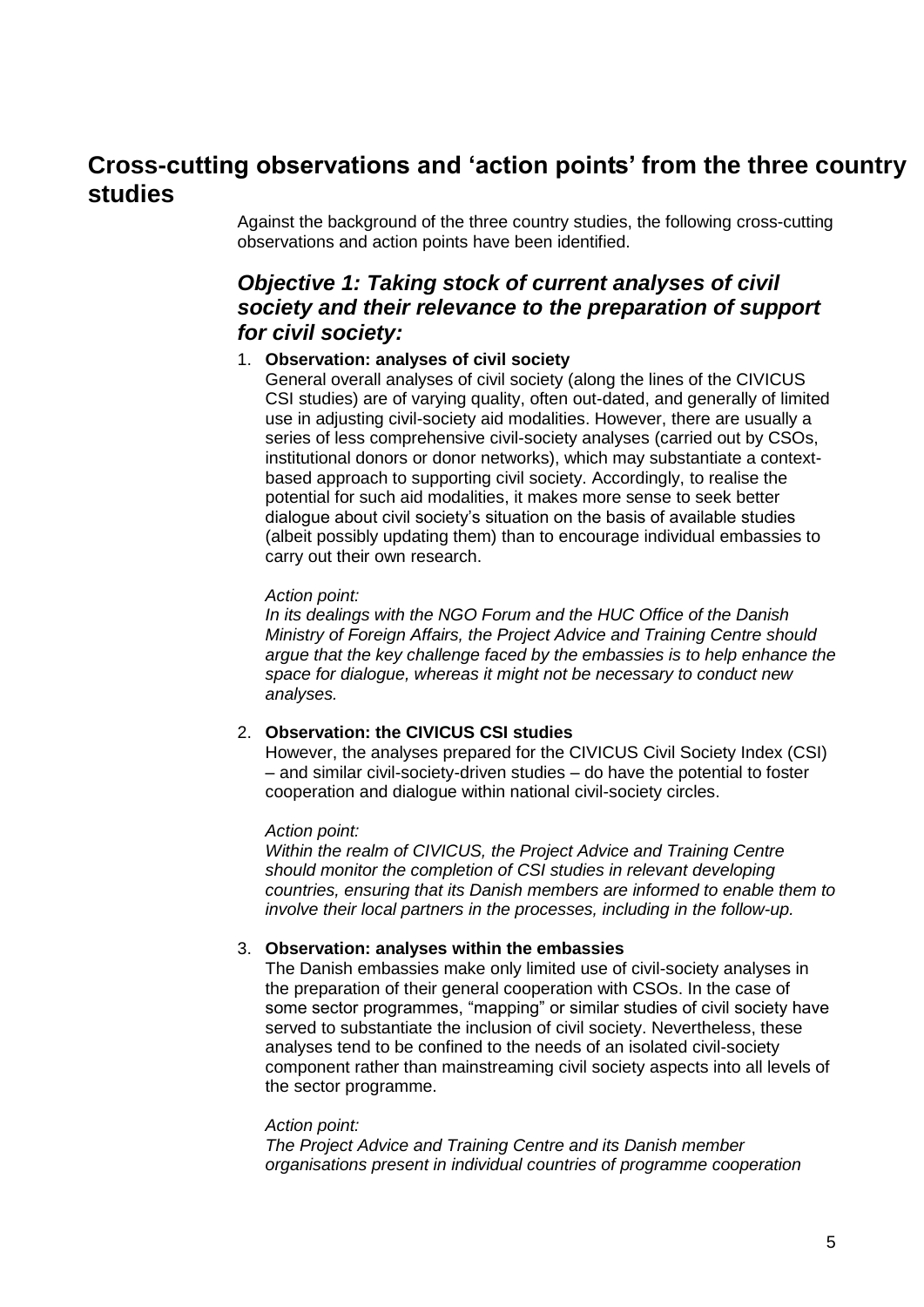*should seek to ensure that embassies are informed about relevant and current analyses of civil society, and possibly to have these discussed at the annual embassy meetings with civil society. The Project Advice and Training Centre should look into the chances of continuously receiving – whether it be on behalf of itself or NGO Forum – information about planned sector-programme reviews with a view to assessing the relevance of involving Danish or local CSOs.*

## <span id="page-5-0"></span>*Objective 2: Mapping out the Danish embassies' practices as regards the civil-society strategy*

The observations have been based on the roles mentioned in the latest version of CSS in sections 5.1.1–5.1.4.

## 4. **Observation: general use of the civil-society strategy**

The CSS has been examined to a greater or lesser degree by the embassies, though it is given relatively low priority. This does not reflect a negative view of CSOs, but rather a lack of formal prioritisation of the CSS in the ministry in general. Thus, the embassies express the view that greater attention to the CSS will require the ministry to convey more signals to this effect, for instance by giving it a more prominent position in annual reporting and/or by mainstreaming it into the Aid Management Guidelines at sector programme level.

### *Action point:*

*In its dealings with the Ministry of Foreign Affairs, the Project Advice and Training Centre should seek to promote formal recognition of the importance of the CSS in day-to-day work. This should take place in cooperation with NGO Forum.*

## 5. **Observation: Local Grant Authority (LGA)**

The trend towards greater use of block grant-like modalities in the context of sector programmes and general budget support has tended to enhance the strategic importance of the flexible framework that is the LGA. However, due to the heavy workload at the embassies, the LGA is increasingly being used with an emphasis on limiting transaction costs rather than on promoting strategic goals of particular relevance to the country concerned. At the same time, the eligibility criteria for grants are typically *not* transparent in the case of CSOs. These factors mean that the use of LGA varies widely both in terms of procedures and clarity of purpose.

In practice, there is a trend towards using the LGA for larger yet fewer grants, whereas there is limited incentive to employ this resource strategically, since this would increase the workload.

### *Action point:*

*The Project Advice and Training Centre should – in cooperation with the NGO Forum – point out to the Ministry of Foreign Affairs that the LGA, due*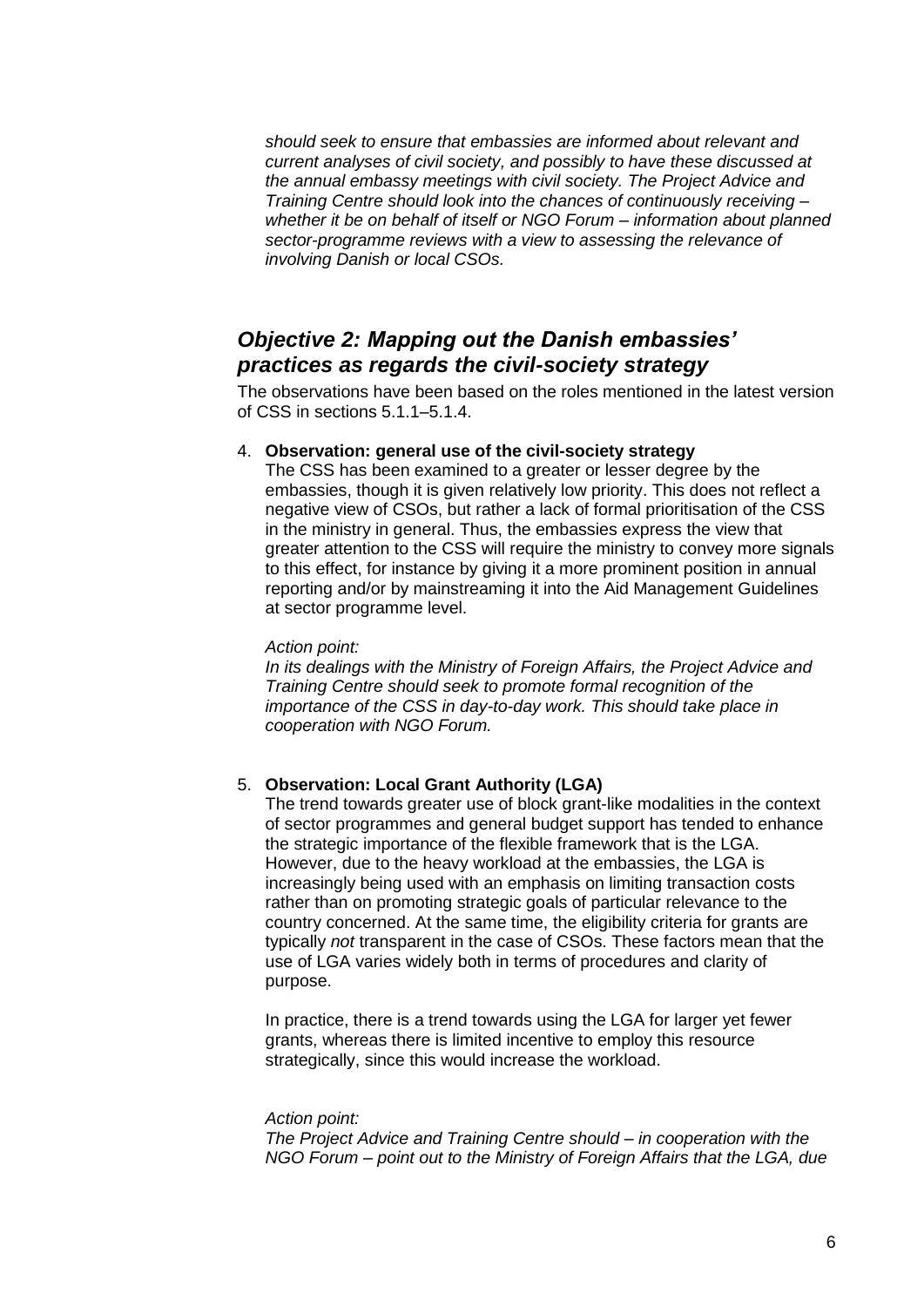*to structural factors, is in danger of failing to be utilised optimally. The Project Advice and Training Centre should follow developments regarding the use of the LGA in selected countries, informing its Danish constituency and their partners in the South about trends in individual countries of programme cooperation.*

### 6. **Observation: sector programmes**

There is generally scope for greater civil-society involvement in the sector programmes. The 'component approach', by which civil society is included in an isolated component, can frequently be replaced by incorporation of civil-society contributions into several levels.

## A*ction point:*

*The Project Advice and Training Centre can draw the embassy's attention to their penchant for 'component thinking', and perhaps present the embassies with good examples of civil-society involvement in planning, implementation and monitoring of sector programmes.*

## 7. **Observation: dialogue meetings between the embassy and civil society**

The updated CSS continues to propose the use of country forums ("at least one annual round of discussions", according to section 5.1.4) as part of each embassy's dialogue with civil society about the overall framework conditions for civil-society work. Dialogue meetings are carried out in all three countries, but are typically attended only by expatriate Danish CSO personnel. It is under discussion whether the embassies should enter into closer cooperation with CSOs to arrange these forums, but there is still some uncertainty as to the purposes and participants most likely to make it worthwhile. In all three countries it was argued that all partners (the embassy, Danish CSOs and local partners) need to establish countryspecific discussions about the objective and output of such a dialogue, including whether the dialogue meetings are the most suitable format.

## *Action point:*

*The Project Advice and Training Centre should urge the realisation of a dialogue, encouraging the Danish organisations (including some of those which have a framework cooperation agreement with the ministry) and their partners to contribute towards the aforementioned clarification. The Project Advice and Training Centre's follow-up should encompass direct discussions with the embassies about the process ahead.*

## 8. **Observation: screening of applications to the Project Fund and for individual grants**

The embassies spend a great deal of resources screening and commenting on CSO applications to the Project Fund and for individual grants. However, the objectives and procedures are generally unclear, and there is a lack of feedback to the embassies regarding the applications chosen for approval and the reasons given.

### *Action point:*

*The Project Advice and Training Centre should address the HUC Office to discuss the formulation of objectives and modalities as guidelines for*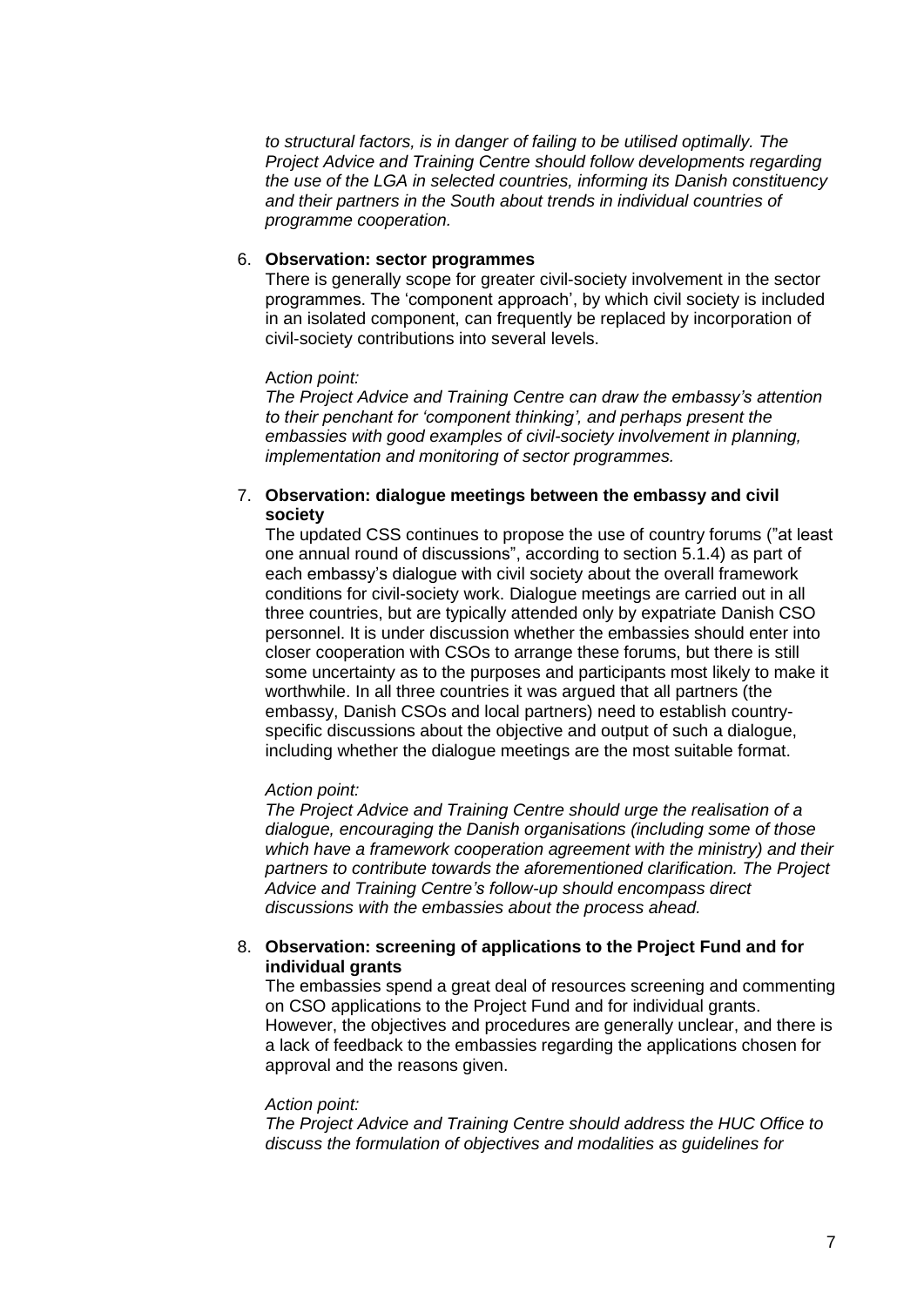*embassy staff, and a procedure should be agreed for informing the embassies about approved Project Fund and individual grants.*

## <span id="page-7-0"></span>*Objective 3: Identifying the challenges of new aid modalities in line with the Paris Declaration and Accra Agenda for Action*

## 9. **Observation: direct funding**

There is a clear trend towards more direct funding for the South (e.g. through basket funds). However, it varies widely how far this has advanced in each country. A key challenge is to find out if there are sufficiently capable and locally-rooted organisations to serve as intermediary agencies, or if the process necessitates the use of international NGOs as gobetweens.

#### *Action point:*

*By means of communications with its member organisations, the Project Advice and Training Centre should seek to follow trends in individual countries and ensure knowledge-sharing within its constituency.* 

10. **Observation: direct funding not a threat to North-South partnerships** The trend towards introducing more direct funding mechanisms does not pose a threat to North-South partnerships. Instead, it should be seen as a challenge for the Northern organisations, which will henceforth have to focus their capacity-building on their partners' ability to access this type of financing.

#### *Action point:*

*The Project Advice and Training Centre should gather examples of how a Northern organisation can assist its Southern partner in obtaining knowledge of and access to new funding mechanisms.* 

## 11. **Observation: funding of service delivery requires new approach**

Donors are generally inclined to divide their civil-society support into 'service delivery' and 'advocacy'. In recent years, the trend has been towards channelling direct funding one-sidedly into classic civil-society cooperation focused chiefly on capacity-building and advocacy.

This often entails that support for civil society's involvement in service delivery is built into sector programmes and subjected to funding mechanisms directed through the formal political system, e.g. by means of the PPP (Private-Public Partnership Programme) as part of the decentralisation of Danish aid delivery, as in the case of Tanzania.

Accordingly, local partners face new challenges in obtaining funds for services. In their imminent readjustment process, they will often need capacity-building and a change of mindset to gain access to funding of service delivery.

#### *Action point:*

*The Project Advice and Training Centre should follow developments in the funding of service delivery, possibly through systematisation of the*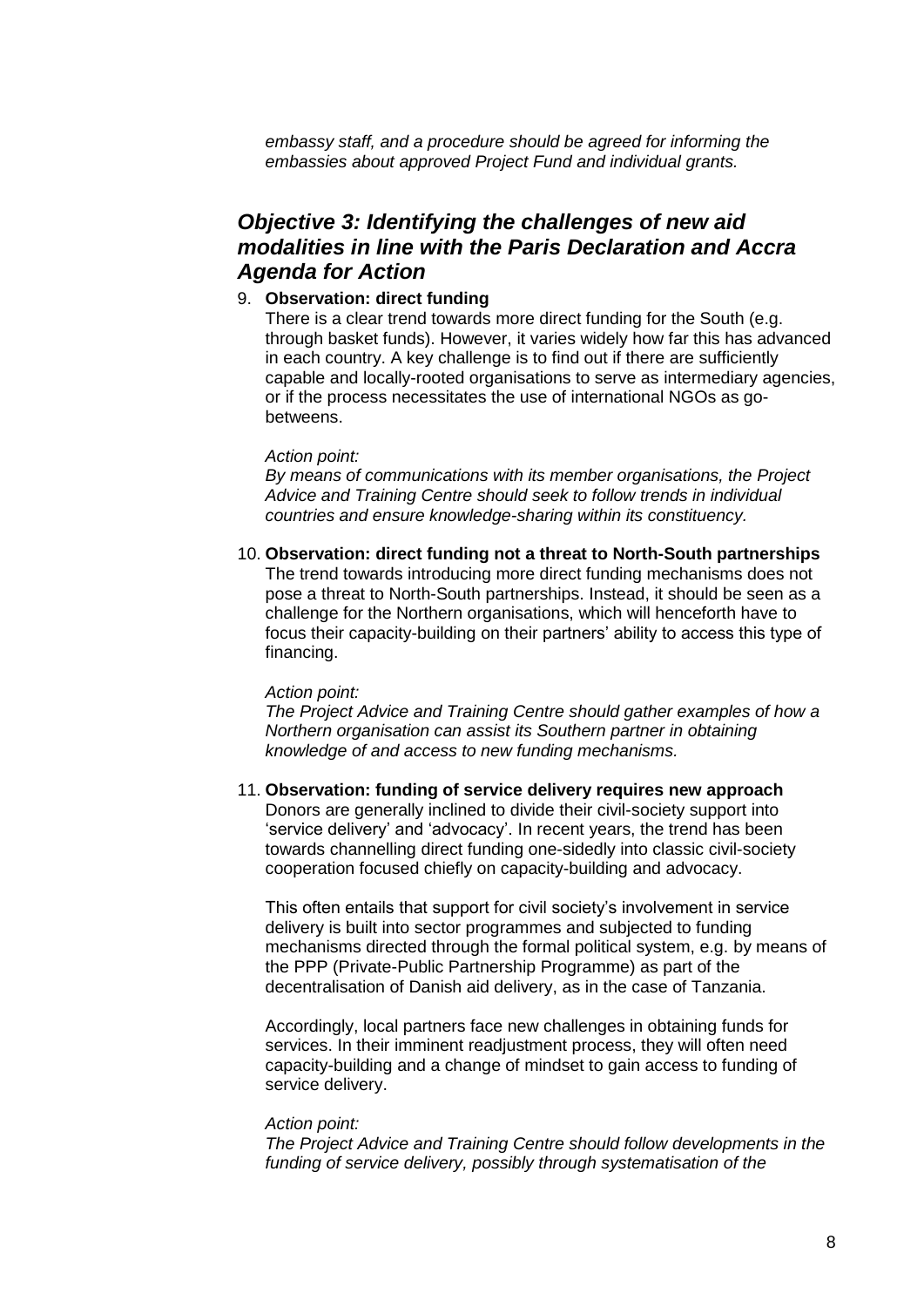*experiences of its Danish member organisations and of Danish organisations operating within a framework cooperation agreement with the ministry. This knowledge should feed into the centre's advisory and course activities.*

## <span id="page-8-0"></span>**Country-specific action points**

## <span id="page-8-1"></span>*Bolivia:*

#### **Dialogue meetings between the embassy and civil society**

The embassy favours continued refinement of the approach to the annual dialogue meetings in cooperation with IBIS (Danish NGO) and representatives of the Project Advice and Training Centre.

#### *Action point:*

*The Project Advice and Training Centre along with IBIS should follow up future dialogue meetings between the embassy and civil society.*

## **Continued cooperation among the Project Advice and Training Centre's constituency of members and partners**

The partner seminar confirmed the Bolivian partners' wish for carrying on the dialogue with the embassy as well as for a similar exchange with the Danish organisations.

#### *Action point:*

*The Project Advice and Training Centre will facilitate (but not assume ownership of or responsibility for) continued networking, including a possible partnership activity to strengthen Danish-Bolivian knowledge-sharing.*

## <span id="page-8-2"></span>*Nepal*

#### **CSI study and general need for analyses of civil society**

The CIVICUS CSI study was prepared for 2006. There has been no follow-up to its 'key recommendations', and nobody among those met during the stay in Nepal knew about this country study. In addition, other relevant civil-society analyses have been carried out, not least "Donor Best Practices Towards NGOs in Nepal" from 2007, which involved donors as well as civil-society representatives.

One option being considered is that the embassy starts up a process aimed at preparing a civil-society analysis, perhaps based upon existing studies and possibly in cooperation with other like-minded donors and civil society.

#### *Action point:*

*The Project Advice and Training Centre follows up through the embassy and by means of continued dialogue with its Danish constituency.* 

## **Dialogue meetings between the embassy and civil society**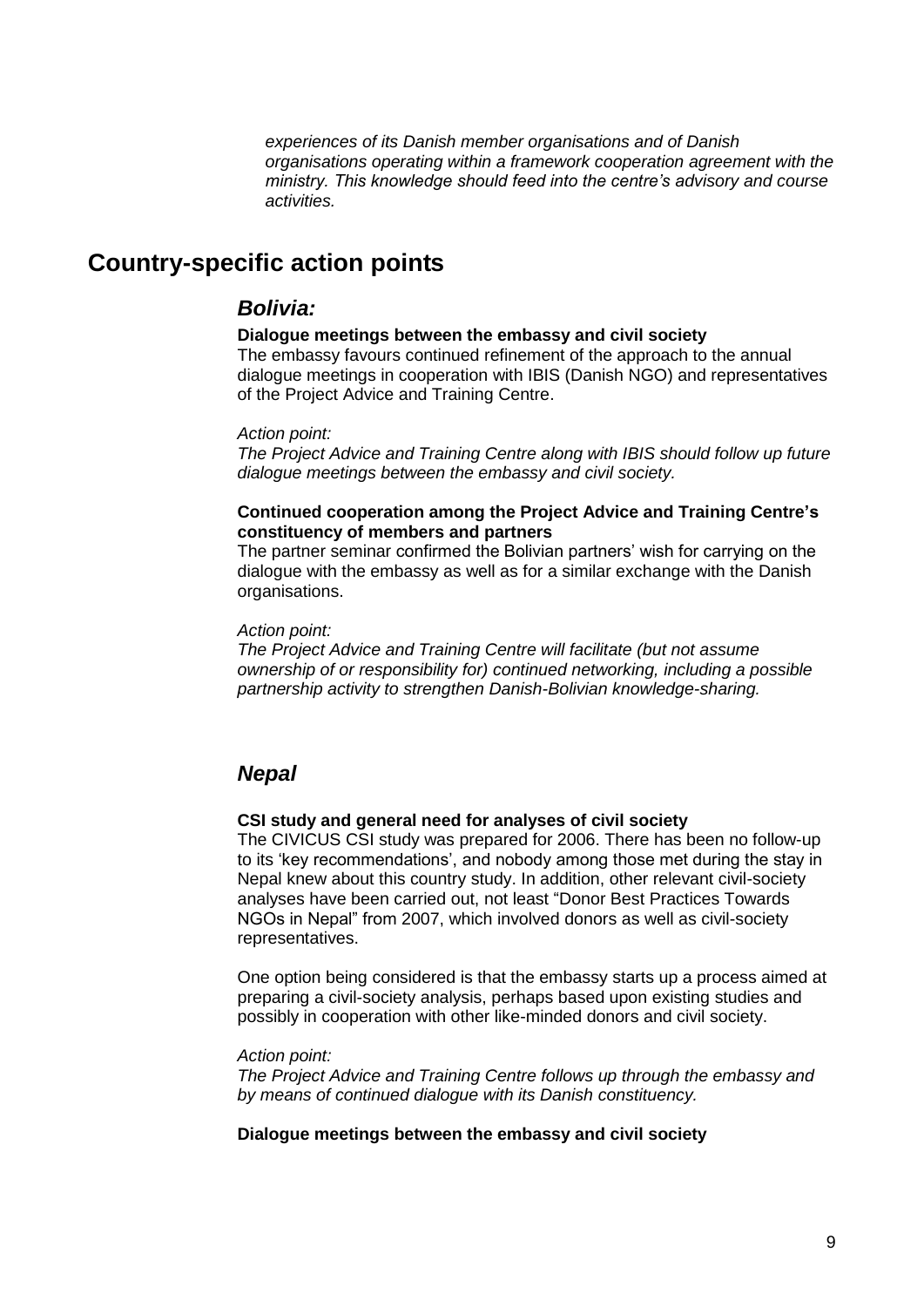There is a clear wish at the embassy as well as within civil society to hold the half-yearly dialogue meetings. However, they stress the need for a clearer definition of the purpose of these events (including who should attend) and for a format to ensure more dialogue and debate of issues of relevance to both parties.

#### *Action point:*

*The Project Advice and Training Centre should follow up through the embassy and by means of continued dialogue with its Danish constituency.*

#### **New funding mechanisms**

The set-up of central and local funds is fast making headway in Nepal. Nobody among the stakeholders met during the stay in Nepal were fully aware of their number, volume, mandate and organisational structure. Both the HUGOU sector programme and recipient CSOs characterised the basket funds as "a win-win situation". There was a certain admission that access to the funds was primarily an option for larger and Kathmandu-based CSOs. Accordingly, it remains unanswered how the funds will reach out to small and communitybased CSOs, including those in geographically remote areas. At the seminar with nationwide as well as locally-based Nepalese partner organisations, the attendants expressed a wish to learn more about the funds and how to gain access to them. There was a major desire for capacity-building in how to become eligible, ideally by exchanging experiences with former recipient CSOs, particularly as regards organisational and strategic development. However, when questioned further about it, they did not want to lose the support channelled through their Danish partners, who also provide crucial dialogue and other professional and personal exchange.

#### *Action points:*

*The Project Advice and Training Centre, in cooperation with NGO Forum, should help ensure that its Danish member organisations are aware of and debate the new support modalities, including the need for capacity-building as a central element. The Project Advice and Training Centre will look into whether the Project Fund and its other core services should do more to match the new international funding context.*

## **Vast potential for cooperation and networking among CSOs in the North as well as in the South**

There is a vast and unexploited potential for more cooperation and exchange of experiences between CSOs at the country level. The desirability of a fixed set-up in terms of a loose networking structure and/or informal cooperation should be up to the parties involved. In Nepal, the stakeholders insisted that there is still a need for meetings to address issues of joint priority. They decided to form a Nepalese CSO network, and suggested that the Danish partners do likewise. The Danish CSOs have since established informal, emailbased cooperation on the occasion of the debriefing held at the end of the stay in Nepal.

#### *Action point:*

.

*The Project Advice and Training Centre in cooperation with the Danish CSOs should, to the extent necessary, follow up issues of shared interest (such as the agenda and participants in future dialogue meetings at the embassy).*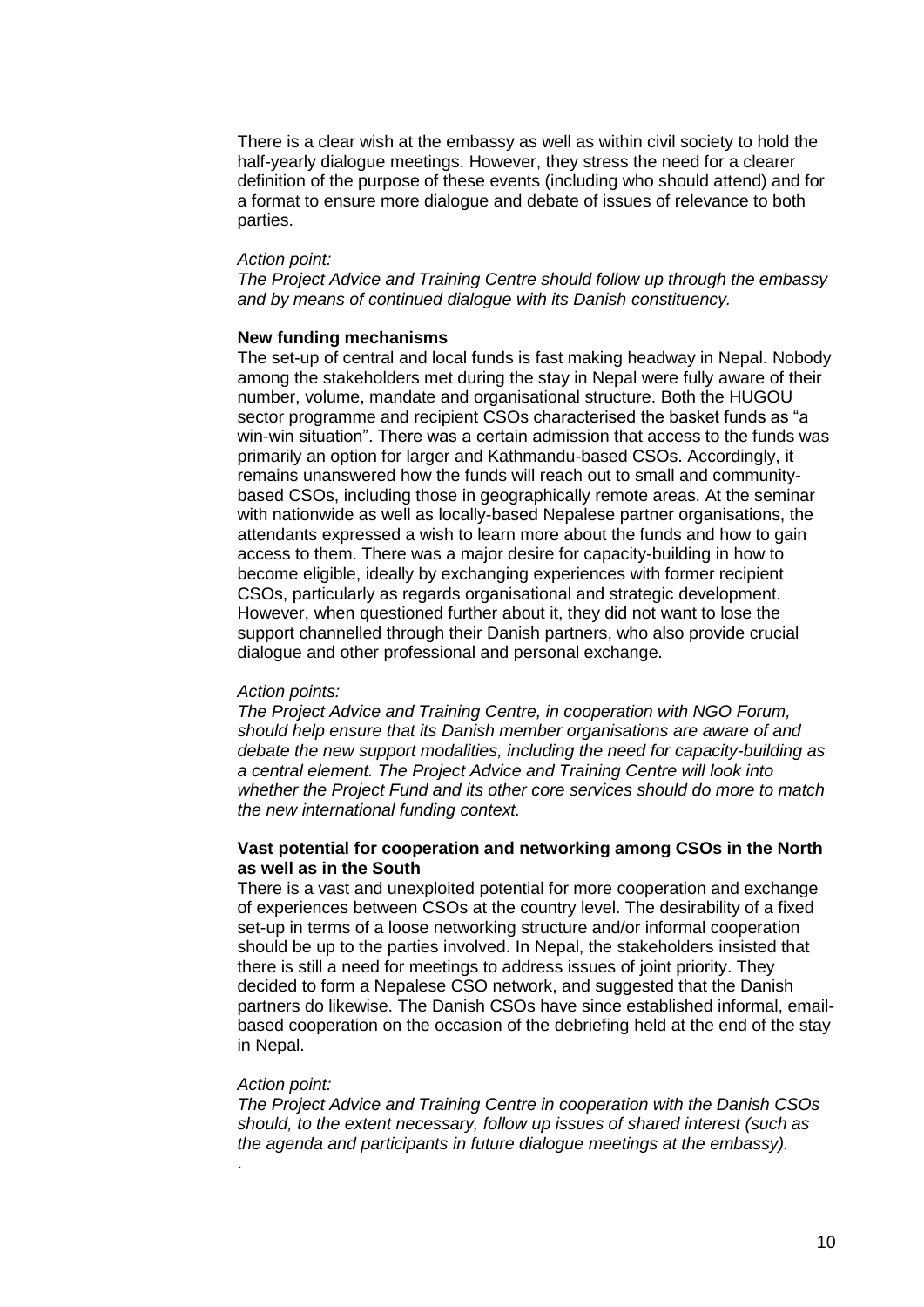## <span id="page-10-0"></span>*Tanzania*

## **Dialogue meetings between the embassy and civil society**

The embassy wants a more 'demand-driven' approach to annual dialogue meetings. MS Action Aid Denmark is willing to play an active role.

## *Action Point:*

*The Project Advice and Training Centre follows up discussions between the embassy and MS Action Aid Denmark about a new approach.*

## **New funding mechanisms**

'Foundation for Civil Society' (FSC) is a key stakeholder in the Tanzanian context, and its record of receiving direct civil-society support is among the most longstanding of its kind in the world.

## *Action Point:*

*The Project Advice and Training Centre should follow the FCS's development, ensuring that its Danish constituency is aware of the foundation's support facilities and is able to pass on this information to partners in Tanzania.*

## **PPP<sup>1</sup> and other support facilities for service delivery**

Funding of service delivery is being increasingly channelled outside direct civilsociety support and into formal systems, such as the PPP.

## *Action point:*

*The Project Advice and Training Centre should gather experiences of using the PPP, especially from church organisations. The findings should feed into the Project Advice and Training Centre's core services.*

## **Possible Tanzania network**

On the occasion of this assignment and the Moshi dialogue, an informal network of Danish organisations working in Tanzania has been formed. There is some wish for expanding this cooperation.

## *Action point:*

*The Project Advice and Training Centre should arrange the convening of a Tanzania network aimed at discussing the prospects for future networking. The centre may start up and facilitate, but should not assume ownership of the process.*

## **CSI study**

Preparations for the CIVICUS CSI study were launched, but have since stalled.

### *Action point:*

*The Project Advice and Training Centre should follow up the continuing process and inform its Danish constituency. It might also be discussed whether the centre's Danish member organisations should act in some manner to move on the CSI process.*

 1 PPP: Public-Private Partnership Programme. This is a funding mechanism related to the decentralisation of Danish development aid. It places resources at the disposal of private stakeholders (both commercial and civil-society-based).